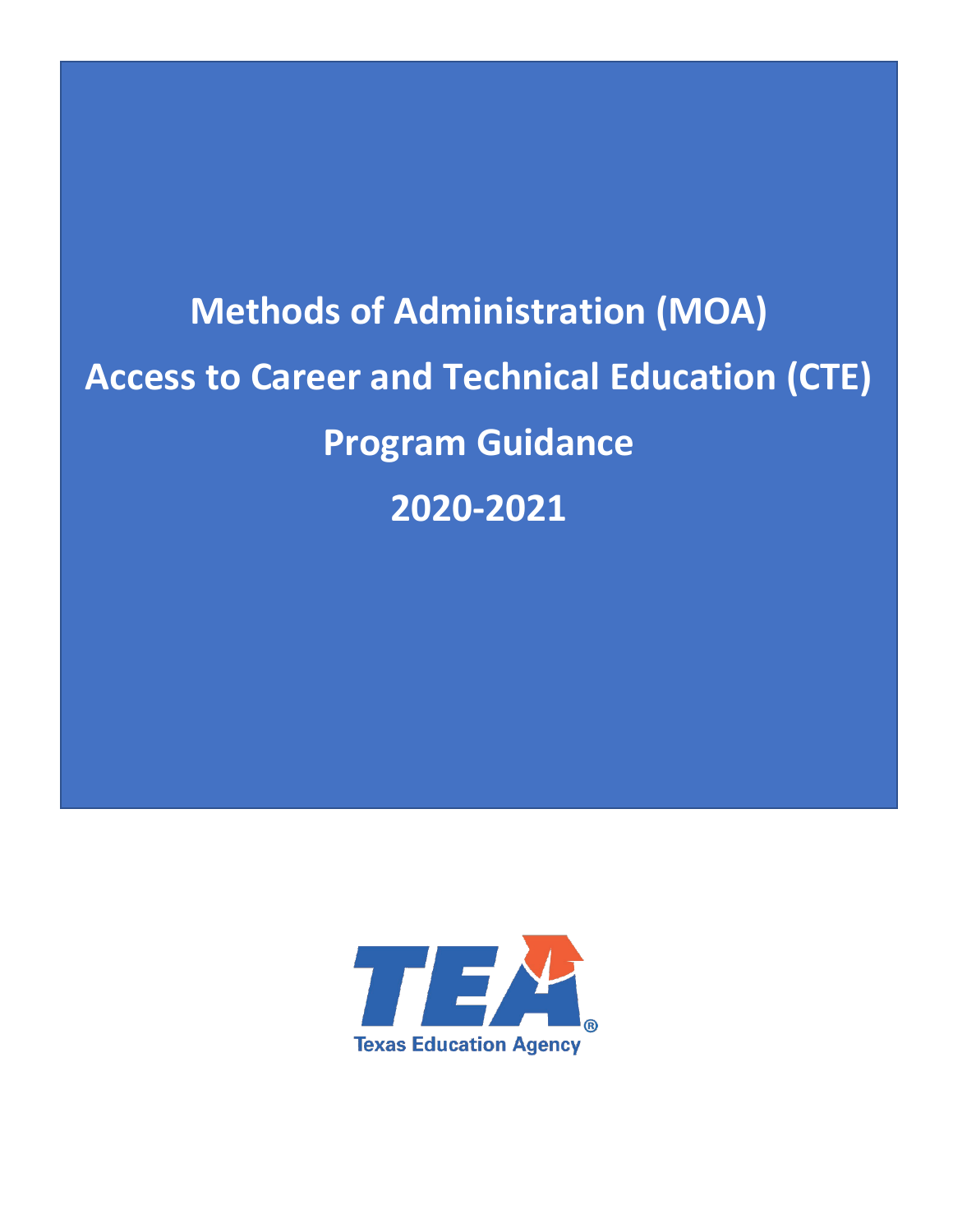## **Table of Contents**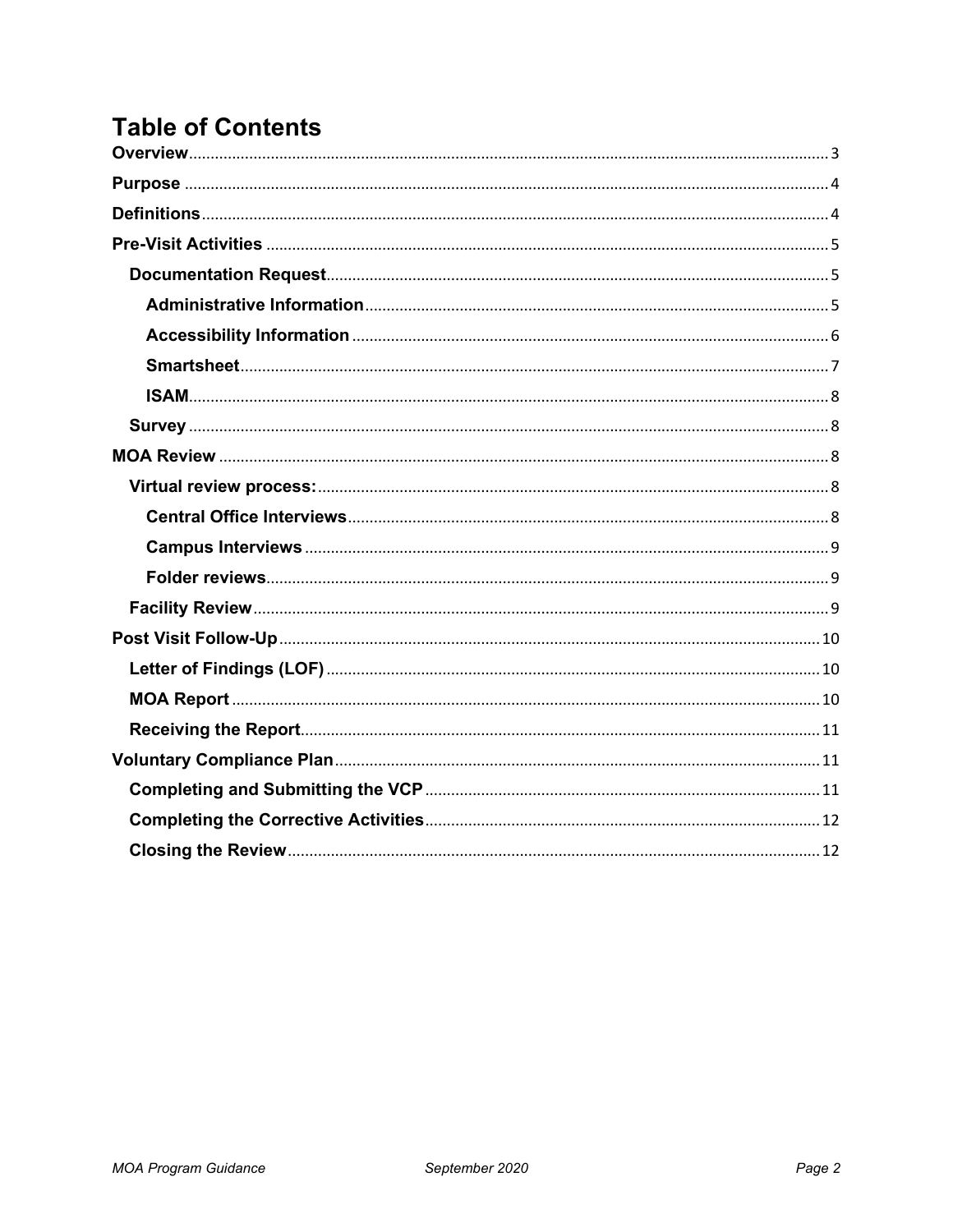## <span id="page-2-0"></span>**Overview**

The Texas Education Agency (TEA), a recipient of federal financial assistance, is required to comply with federal laws and regulations that prohibit discrimination on the basis of race, color, national origin, sex, age and disability. *The Guidelines for Eliminating Discrimination and Denial of Services on the Basis of Race, Color, National Origin, Sex, and Handicap in Vocational Education Programs* (34 C.F.R. Part 100, Appendix B) (*Guidelines*) requires each agency responsible for the administration of CTE programs to conduct compliance reviews of subrecipients (local education agencies and charter schools) that offer CTE programs and receive federal financial assistance from the U.S. Department of Education (USDE). The purpose of the comprehensive review is to determine the school's compliance with the *Guidelines* and the following federal laws and regulations:

- Title VI of the Civil Rights Act of 1964 and its implementing regulations at 34 C.F.R. Part 100, which prohibit discrimination on the basis of race, color, and national origin;
- Title IX of the Education Amendments of 1972 and its implementing regulations at 34 C.F.R. Part 106, which prohibit discrimination on the basis of sex;
- Section 504 of the Rehabilitation Act of 1973 and its implementing regulations at 34 C.F.R. Part 104, which prohibit discrimination on the basis of disability; and
- Public Law 115–224 ''Strengthening Career and Technical Education for the 21st Century Act'' (Perkins V) prohibits discrimination in accessing Career and Technical Education programs.

Campuses are selected for review based on the TEA's selection methodology. The methodology is **approved by the United States Department of Education (USDE)-Office of Civil Rights (OCR)** prior to implementation. The selection criteria in the methodology places emphasis on the provision of equitable opportunities for students to participate in career and technical programs of study. Categories considered include ethnicity, gender, students with disabilities, English Language Learners (ELL), individuals from economically disadvantaged families, out-of-workforce individuals, youth who are in, or have aged out of, the foster care system, and homeless individuals. Each category of students enrolled in CTE is compared to the general student population enrolled at the campus.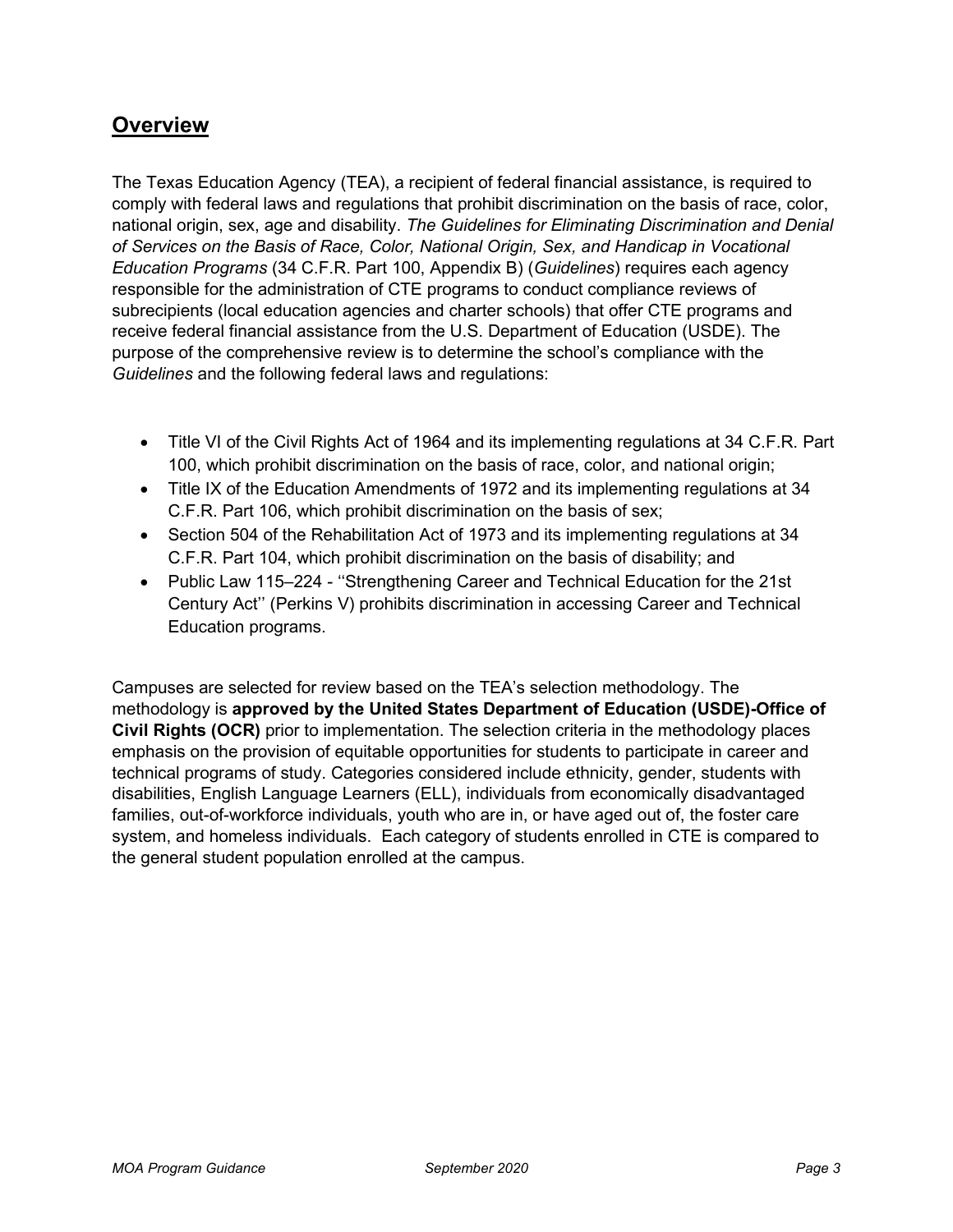## <span id="page-3-0"></span>**Purpose**

The Methods of Administration for Access (MOA) to Career and Technical Education is designed to ensure all students enjoy equal access to CTE programs of study and activities.

## <span id="page-3-1"></span>**Definitions**

**Career and Technical Education (CTE):** An educational program that specialize in the skilled trades, applied sciences, modern technologies, and career preparation.

**CTE Program of Study**: Coherent sequences of courses, industry-based certifications, and work-based learning to ensure students are prepared for in-demand, high-skill, high-wage careers in Texas.

**English Learners (ELL):** Students who are unable to communicate fluently or learn effectively in English, who often come from non-English-speaking homes and backgrounds, and who typically require specialized or modified instruction in both the English language and in their academic courses.

**Letter of Findings (LOF):** TEA issues an LOF to a subrecipient following a comprehensive review of the subrecipient's policies and practices.

**Local Education Agency (LEA):** A public board of education or other public authority legally constituted within a state for either administrative control or direction of a school district.

**Methodology:** A selection process placing emphasis on equitable opportunities for participation in CTE.

**Ranked List:** A sampling of campuses with the highest potential for discrimination based on enrollment data.

**Recipient Universe**: Recipients that receive funding from the USDE and operate CTE programs (state agency).

**Regional Education Service Center (ESC):** Regional Service Centers provide services to school districts throughout the state. The Centers are service organizations, not regulatory arms of the Texas Education Agency, and participation by schools in services of the centers is voluntary.

**Subrecipient Universe**: LEAs receiving funding from the USDE through the state agency and that operate a CTE program. (LEA or campus)

**Selection Plan:** A methodology and ranked list of subrecipients (campuses) with the greatest potential for civil rights noncompliance.

**Voluntary Compliance Plan (VCP):** TEA and the LEA negotiate a VCP that lists the corrective actions that the subrecipient must take to remedy the findings of noncompliance listed in the LOF. The corrective actions must be approved by the TEA and be consistent with the *Guidelines*, applicable regulations, and accessibility standards, and should include a month and year of anticipated completion. The Superintendent's signature is required.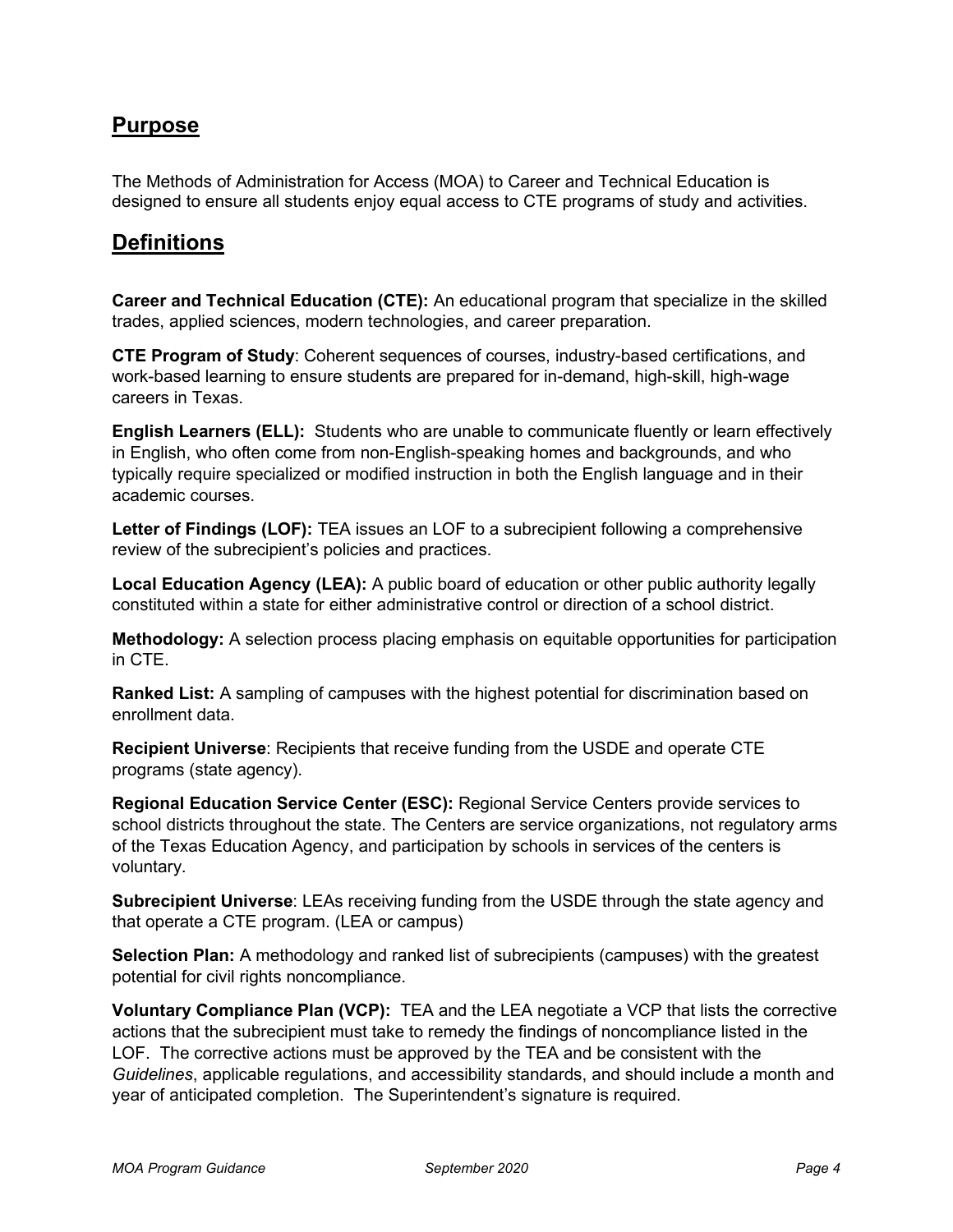## <span id="page-4-0"></span>**Pre-Visit Activities**

Texas Education Agency (TEA) staff will contact the LEA to **confirm review dates** and to provide information to the LEA prior to the visit. TEA will provide a brief overview of the review process during the pre-visit conference. LEA administrative staff should ensure that campus staff are involved in the gathering of documentation and preparation for the MOA review. Agency staff is available to provide virtual, phone and e-mail support to LEA staff during the preparation stage of the visit**.**

**The MOA review will consist** of the following process:

- A desk review consisting of surveys and LEA documentation
- LEA and campus staff interviews consisting of a review of relevant campus student data and a review of CTE programs of study, CTE courses, and admissions practices
- On-site review of campus facilities for accessibility separate from the interview process
- The campus is required to provide documentation to demonstrate compliance with each of the indicators identified by the USDE and OCR
	- 1. Administrative
	- 2. Recruitment, Admissions, and Counseling
	- 3. Accessibility
	- 4. Services for Special Populations
	- 5. Work-Based Learning, Cooperative Programs, and Job Placement
	- 6. Student Performance
	- 7. Size, Scope, and Quality

The *METHOD OF ADMINISTRATION - Access to Career and Technical Education Programs*  report (MOA Report) can be found on the TEA website under the MOA monitoring link at: [https://tea.texas.gov/si/MOA/.](https://tea.texas.gov/si/MOA/) Each indicator provides legal citations, indicators of compliance, and possible documentation. Possible documentation is suggested for each indicator and subindicator, but the LEA has the option to provide alternate documentation to demonstrate compliance with the legal reference for each indicator.

#### <span id="page-4-1"></span>**Documentation Request**

To streamline work while in the district and to assist the campuses prepare for a MOA visit, TEA requests documents prior to the onsite review. Two sets of documentation, administrative information, and accessibility information will be requested of each campus receiving a MOA visit. The documentation is required to be submitted to TEA at **least four weeks prior** to the onsite review. For materials that are on-line, please render as PDF as well as providing a link for review.

#### <span id="page-4-2"></span>**Administrative Information**

Administrative information would include documents validating compliance with each of the required indicators. The Reference Guide and MOA Worksheet with indicators can be found at: [https://tea.texas.gov/si/MOA/.](https://tea.texas.gov/si/MOA/) LEAs will submit the documentation via Smartsheet and assign an indicator for each of the submitted documents.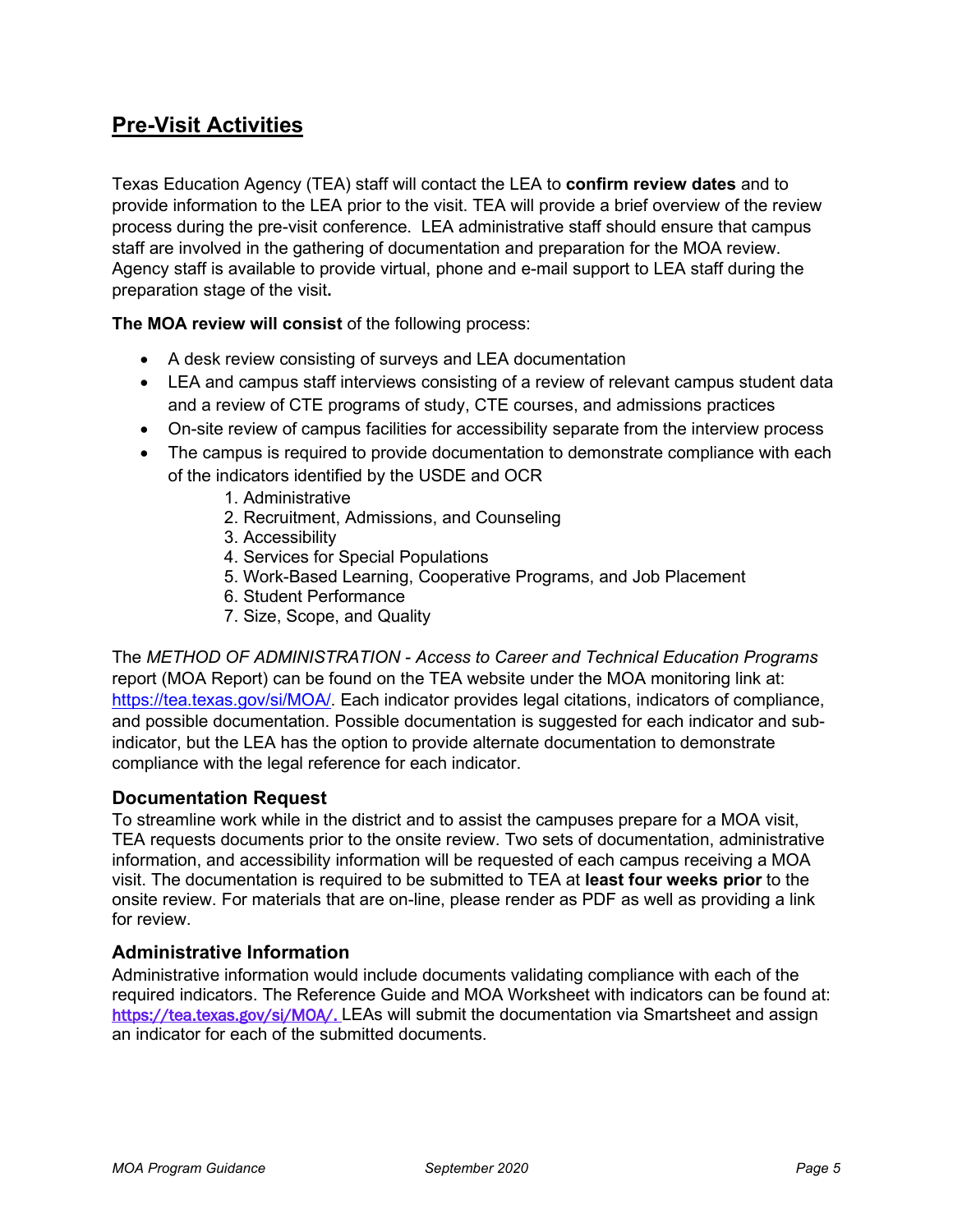#### <span id="page-5-0"></span>**Accessibility Information**

The LEA is requested to submit a site map and floor plan for the selected campus and CTE facilities. The map should include paths of travel, buildings, and parking lots. The map(s) may be fire exit map(s). The map(s) should include the following:

- 1. Date(s) of **original construction**, and identify areas on map
- 2. Date(s) and area(s) of subsequent renovation(s)/alteration(s), if any, and identify areas on map with lines separating original construction or other renovations or alterations
- 3. Dates of ramp added/installed, if any, and identify on map or floor plan
- 4. Dates that elevators/lifts were installed, if any, and identify on map or floor plan
- 5. Date of the last resurfacing and/or relining of each the parking lots at each school being reviewed, and identify on map
- 6. Total parking spaces in each lot at the campus being reviewed, and identify on the map
- 7. The number of parking spaces in each parking lot which will save time while we are on site.

The maps should be color-coded to the date of construction or renovation.

- 1. Construction before June 4, 1977--Readily Accessible standard
- 2. Construction between June 4, 1977 and January 18, 1991--ANSI standard
- 3. Construction between January 18, 1991 and January 26, 1992--UFAS standard
- 4. Construction AFTER January 27, 1992--ADA standard-Yellow

(Note- use date that construction began, not date of completion, otherwise an incorrect higher standard may be used to determine compliance.)



#### **Campus Floor Plan**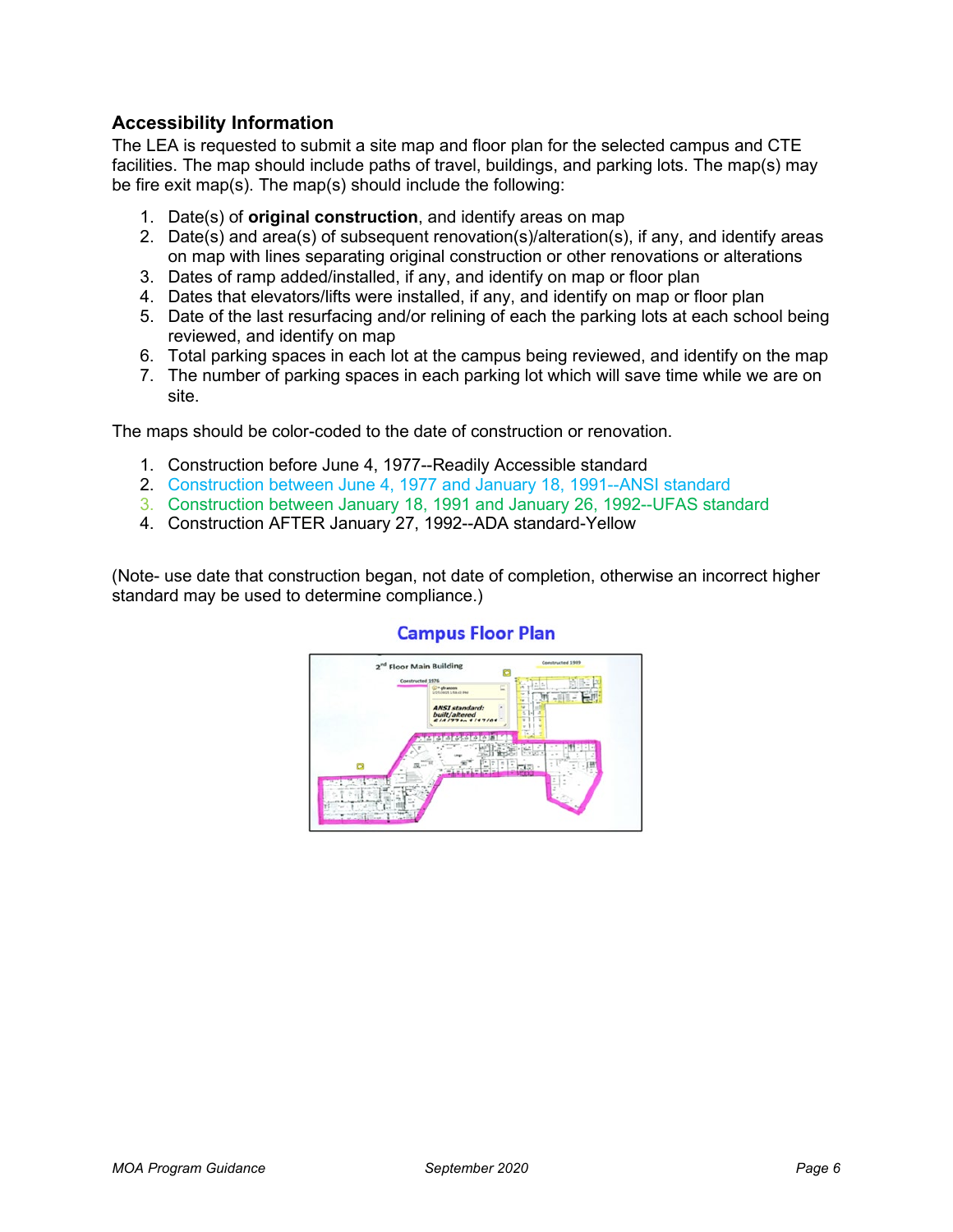#### <span id="page-6-0"></span>**Smartsheet**

Smartsheet will be the primary receptacle for documentation.

The **LEA will select staff to submit documentation via the Smartsheet Form**. Each item submitted will be categorized as to the indicator it validates. A Smartsheet Form link will be emailed to the LEA and the same form will be used for each section of the submission. The LEA will need to identify itself for each submission and select the ESC that is working with the LEA

| <b>M</b> smartsheet                                                                                                                                                                                                      | to prepare for the MOA review.<br>Complete the form as noted below.                                                                                                                                                                                |
|--------------------------------------------------------------------------------------------------------------------------------------------------------------------------------------------------------------------------|----------------------------------------------------------------------------------------------------------------------------------------------------------------------------------------------------------------------------------------------------|
| <b>LEA 2021 MOA Evidence and</b><br><b>Progress</b>                                                                                                                                                                      |                                                                                                                                                                                                                                                    |
| LEAs in 2021 MOA can submit their evidence and progress notes using this form.<br><b>LEA Name</b>                                                                                                                        |                                                                                                                                                                                                                                                    |
|                                                                                                                                                                                                                          | Identify the LEA                                                                                                                                                                                                                                   |
| Region/ESC*<br>Select the ESC that you are working together with regarding CTE and MOA.                                                                                                                                  | Identify the ESC                                                                                                                                                                                                                                   |
| Select<br>٠                                                                                                                                                                                                              |                                                                                                                                                                                                                                                    |
| Submission type (MOA or CTE) *<br>Here is helpful text to understand which to select.<br>٠<br>Select                                                                                                                     | Select if the submission is for MOA<br>staff or CTE staff to review.                                                                                                                                                                               |
| Update $*$<br>Submit your update text here. It may be helpful to write up in a word processing software<br>and paste the text here.                                                                                      | Add notes to the MOA/CTE reviewer                                                                                                                                                                                                                  |
| Select Evidence Type From the Drop Down Menu *<br>You can submit more than one type. make sure you also submit any attachments<br>required below.<br>٠<br>Select<br>File Upload<br>Drag and drop or upload evidence here | Select the indicator for which the<br>documentation is submitted, e.g.                                                                                                                                                                             |
| Drag and drop files here or browse files                                                                                                                                                                                 | Select                                                                                                                                                                                                                                             |
| Send me a copy of my responses<br><b>Submit</b>                                                                                                                                                                          | 1. A. Annual Public Notification<br>1. B. Continuous Nondiscrimination Statement<br>1. C. Designation of Coordinators<br>1. D. Grievance/Complaint Procedures<br>1. E. Recruitment, Employment, and Promotional Practices<br>1. F. Salary Policies |

Drag and drop one or more files to the indicated box; select to cc to yourself as desired; and submit.

The link for each submission will be the same and the process will be duplicated for each type of documentation.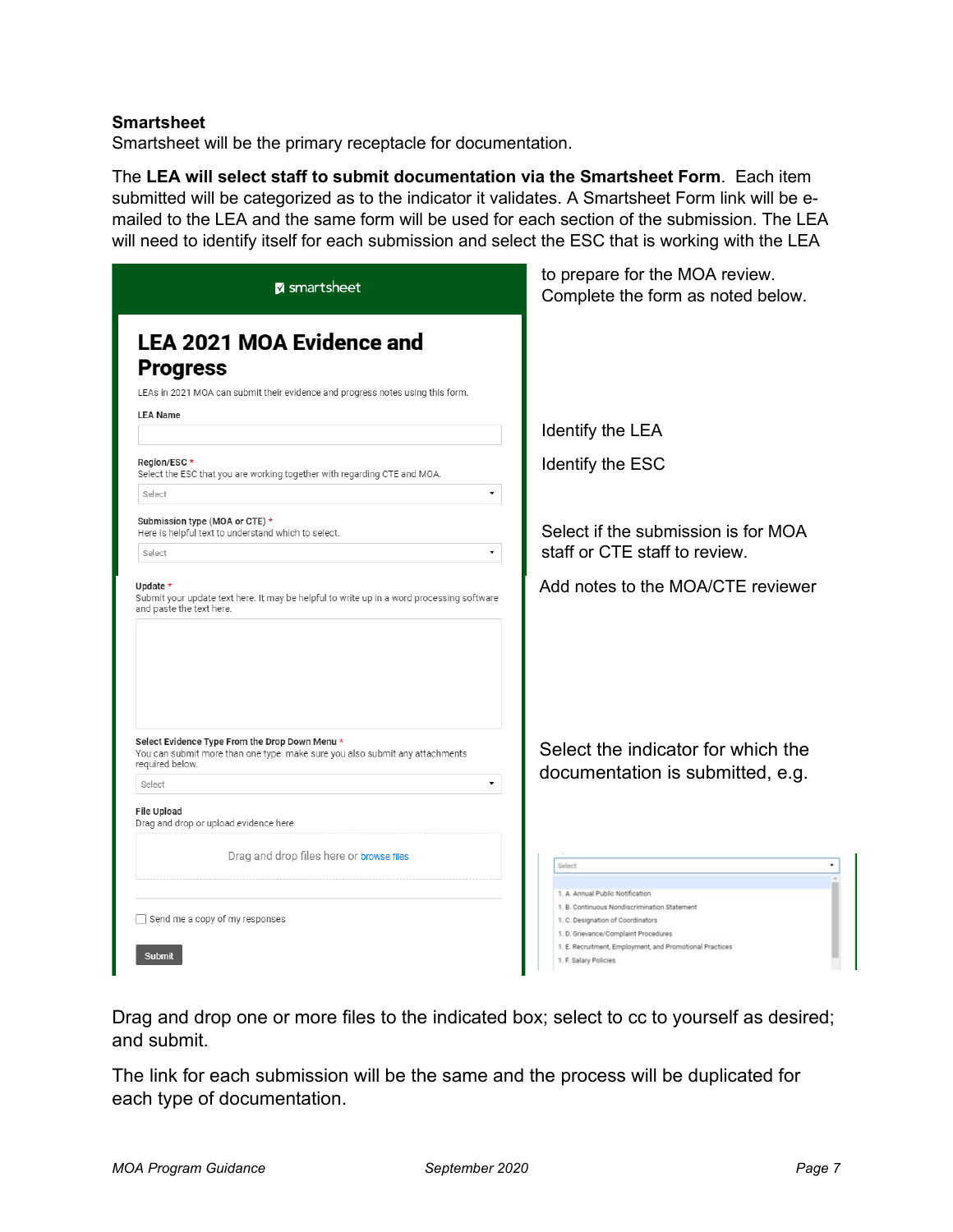#### <span id="page-7-0"></span>**ISAM**

*Intervention Stage and Activity Manager* (ISAM) within the *Texas Education Agency Login*  (TEAL) is a secure portal through which MOA guidance can be downloaded and data can be submitted. To request access the ISAM application, visit the TEAL online request page at [https://tealprod.tea.state.tx.us/TSP/TEASecurePortal/Access/LogonServlet.](https://tealprod.tea.state.tx.us/TSP/TEASecurePortal/Access/LogonServlet) Assistance with TEAL account setup can be found at: [https://tealprod.tea.state.tx.us/WebHelp/IAM.htm.](https://tealprod.tea.state.tx.us/WebHelp/IAM.htm)

#### <span id="page-7-1"></span>**Survey**

Prior to the MOA visit, the campus is **required** to administer an online survey to parents, students, and teachers. The link to the survey will be provided in LEA communications. An opportunity should be provided for parents to complete the survey on campus.

The online survey will be administered to students at the campus site. Parent consent is required for students to participate in the survey. A parent consent form must be signed, dated, and returned to the campus for the student to participate in the survey. An electronic signature or e-mail consent is acceptable.

The surveys are voluntary, confidential to the extent permitted by law, and will automatically submit to TEA. All surveys should be completed in a timely fashion as noted in LEA communications. The TEA will share the composite results with the campus for planning purposes.

### <span id="page-7-2"></span>**MOA Review**

The review will consist of an entry conference, central office staff interviews, campus principal interview, campus counselor interviews, feeder pattern middle school/ junior high counselor interviews, folder reviews, and teacher interviews. CTE Program Monitoring will be initiated during the 2020-2021 review process. A facility review for accessibility will be conducted independent of the virtual review process. **TEA staff will collaborate with LEA and campus administrative staff to design the visit itinerary**. The goal is to minimize the impact of the review on both the LEA and campus.

#### <span id="page-7-3"></span>**Virtual review process:**

The entry conference will vary by LEA, but in most cases, the entry will be with limited staff and designed to answer questions of upper LEA management.

#### <span id="page-7-4"></span>**Central Office Interviews**

The central office interviews will focus on administrative issues required by the Office of Civil Rights (OCR). Discussion will emphasize required notifications, grievance and complaints policy and practice, coordinator responsibilities for 504, Title IX, a discussion of recent complaints or grievances that advanced to the central office level, and employment. Issues discussed will also include how the LEA ensures accessibility for all students into CTE programs of study and activities. Admission disparities related to CTE may include ethnicity, gender, students with disabilities, and English Language Learners (ELL), individuals from economically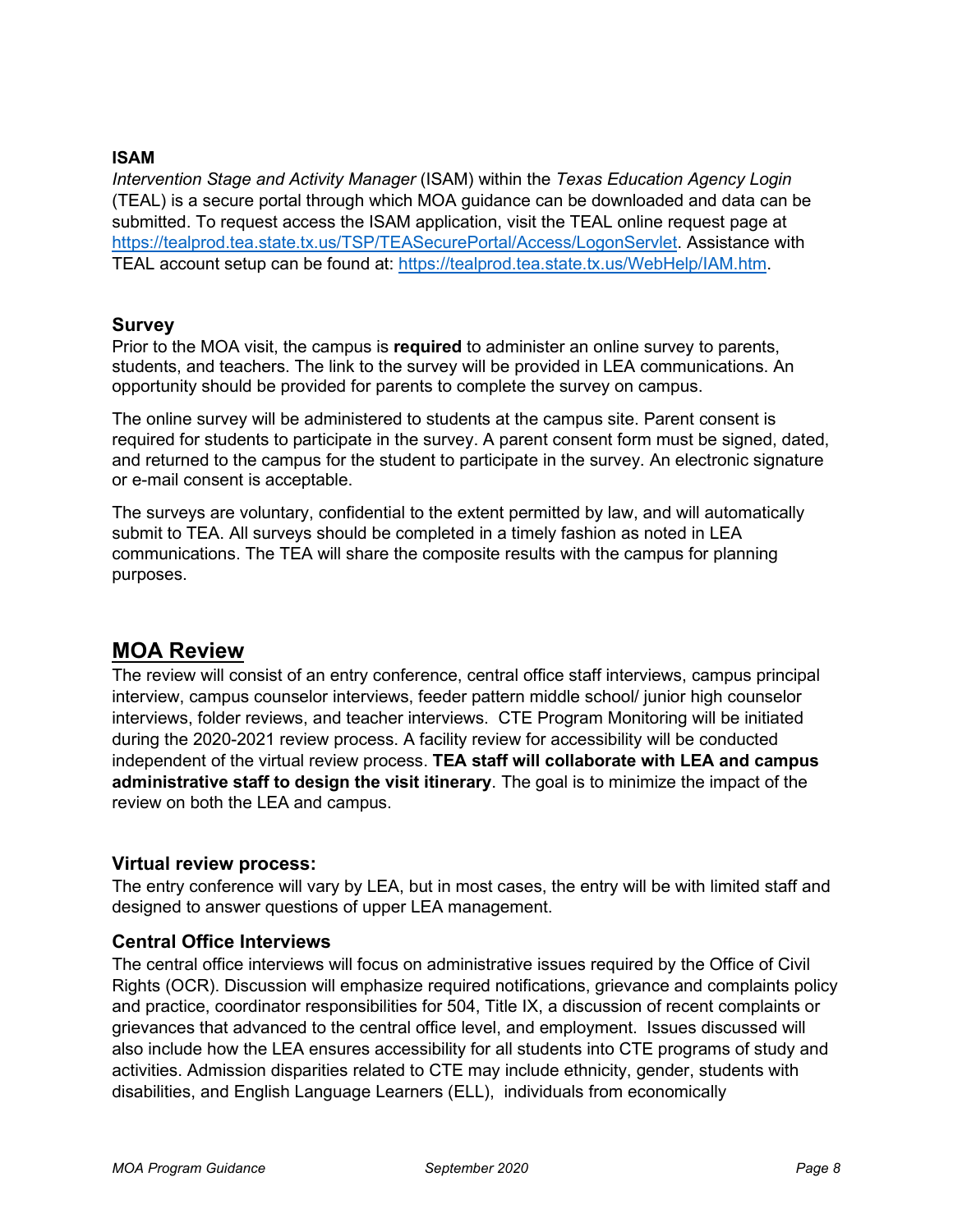disadvantaged families, out-of-workforce individuals, youth who are in, or have aged out of, the foster care system, and homeless individuals. TEA staff will also explore scope, quality, and depth of CTE programs of study in association with the virtual review.

#### <span id="page-8-0"></span>**Campus Interviews**

Campus personnel will be asked to discuss student data related to the accessibility of CTE programs and activities for each of the protected student classes. The master schedule will be discussed with the administrative team. Interviews will confirm data submitted during the previsit phase of the review. **Equitable access to CTE** and **CTE program quality** will be the focus.

#### <span id="page-8-1"></span>**Folder reviews**

Appropriate **campus staff will be asked to review student folders with TEA**. Campus staff should be knowledgeable about scheduling, CTE, and student recruitment and admissions. Documents to be reviewed should include coherent sequences of CTE courses, course schedules, evidence of Four-Year Plans that demonstrate programs of study, career inventory or interest inventory, and evidence of **equitable counseling** of the various student populations.

#### <span id="page-8-2"></span>**Facility Review**

Facility reviews for architectural barriers occur at the selected campus and facilities that house programs or activities accessed by CTE students in the spring of 2021. The facility accessibility, *MOA Report* Indicator 3, review will consist of **the agency team and a LEA team walking the designated campus**. LEA staff members responsible for facilities and facility maintenance are expected to be in attendance at the review. The review will focus on items related to student access to the facility and access to CTE programs of study and activities. The LEA staff should have keys allowing access to all rooms in the building and be prepared to take photos of areas noted as being out of compliance with the standards related to the age of the building:

- *34 C.F.R. Part 104--Nondiscrimination on The Basis of Handicap in Programs or Activities Receiving Federal Financial Assistance; (before June 1977)*
- *American National Standard Specifications for Making Buildings and Facilities Accessible To, And Usable By, The Physically Handicapped; (June 4, 1977 and January 18, 1991)*
- *Uniform Federal Accessibility Standards; (January 18, 1991 – January 26, 1992)*
- *ADA Standards for Accessible Design; (1994)*

TEA staff will take pictures of areas of noncompliance, as well as take script notes for documentation purposes. TEA staff will share the script notes prior to exiting the LEA. The script notes and photos submitted at a later date by the LEA, will be utilized to document the completion of required corrective actions for facility accessibility.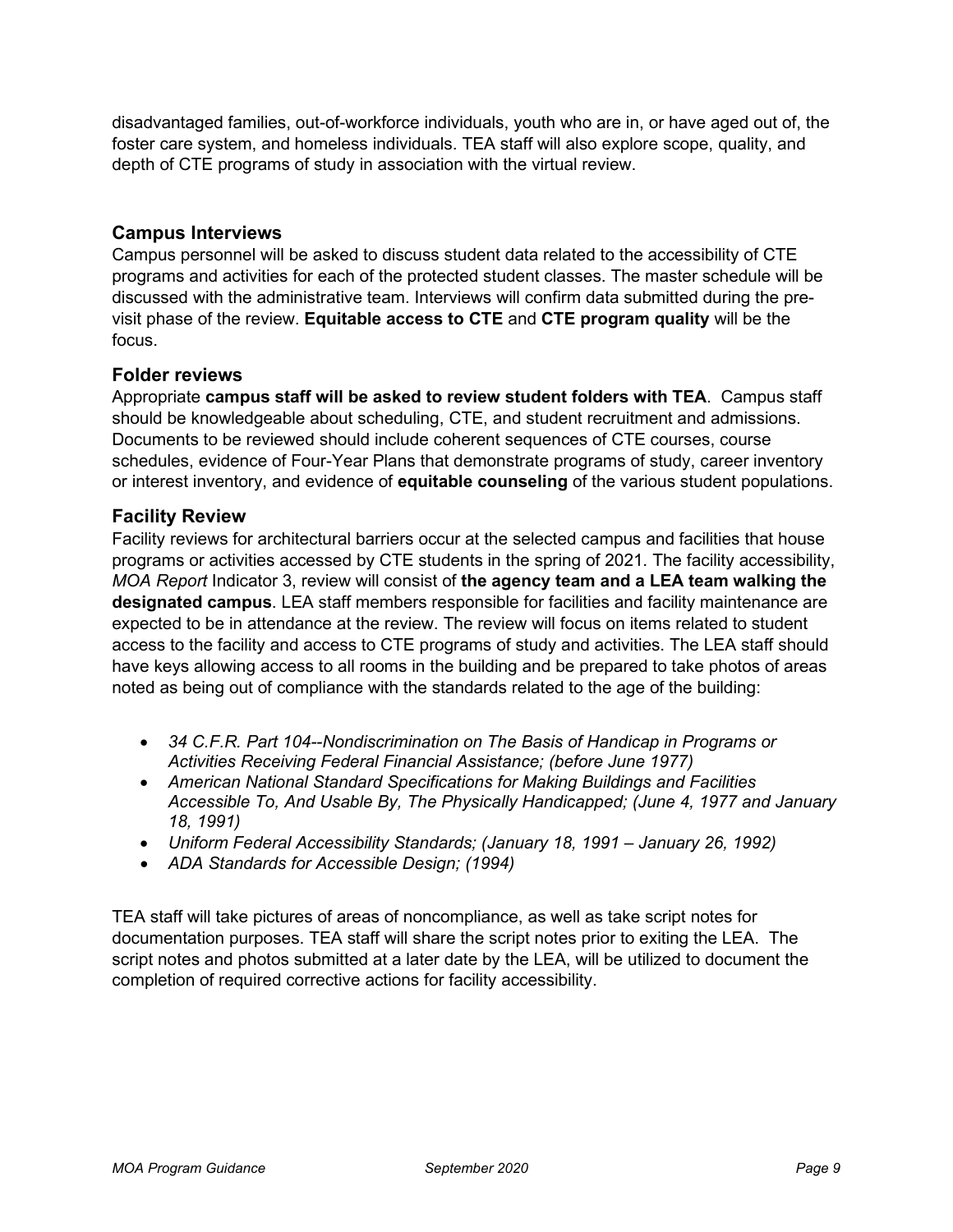## <span id="page-9-0"></span>**Post Visit Follow-Up**

Following the visit, the LEA will receive a Letter of Findings (LOF) and a MOA Report. These documents will highlight points reviewed and issues that need to be addressed by the LEA.

#### <span id="page-9-1"></span>**Letter of Findings (LOF)**

The LOF reviews the MOA process and legal authority for the review. MOA procedures review the following major areas in an attached *MOA Report*:

- 1. Administrative
- 2. Recruitment, Admissions, and Counseling
- 3. Accessibility
- 4. Services for Special Populations
- 5. Work-Based Learning, Cooperative Programs, and Job Placement
- 6. Student Performance
- 7. Size, Scope, and Quality

#### <span id="page-9-2"></span>**MOA Report**

The *METHOD OF ADMINISTRATION - Access to Career and Technical Education Programs*  report (MOA Report) is the basis for the review. The Report can be found at: [https://tea.texas.gov/si/MOA/.](https://tea.texas.gov/si/MOA/)

**The Executive Summary** is a summary of **indicators that are determined to be in violation or no evidence of a violation at the time of the review**. The determinations correspond with the indicators in the *MOA Report*.

The indicators are stand-alone documents that provide the legal references to be reviewed. If the agency determines an area lacks sufficient documentation to validate the indicator, it is noted on the indicator sheet as a "Violation" and is recorded on the Executive Summary page.

**Indicator 3, Accessibility,** reviews building accessibility based upon the age of the building and the date of any renovations of the building including a physical reconfiguration of the structure. The LEA is required to supply the date construction began and the date of remodeling prior to the visit to allow for an appropriate facility review. The facility review only includes the regulations related to the age of the building and remodel. Indicator 3 reflects the findings of the facility review and is documented on in the VCP for the selected campus. Areas of noncompliance must be brought up to the *2010 ADA Standards for Accessible Design.*

In the area of physical accessibility, note that under Section 504, all corrective action involving new construction or alterations taken on or after March 15, 2012 must comply with either the 2010 ADA Standards or the UFAS standards, even if neither was the original applicable standard. 34 C.F.R. § 104.23; 77 Fed. Reg. 14972-73, 14975-76 (2012). UFAS and the 2010 ADA Standards have differences, and compliance with UFAS does not necessarily result in compliance with the 2010 ADA Standards. The role of MOA coordinators is to ensure that subrecipients are in compliance with Section 504. Although compliance with UFAS will satisfy a subrecipient's Section 504 obligations, a subrecipient that is a public entity is still independently required to comply with Title II of the ADA, and thus must still comply with the 2010 ADA Standards.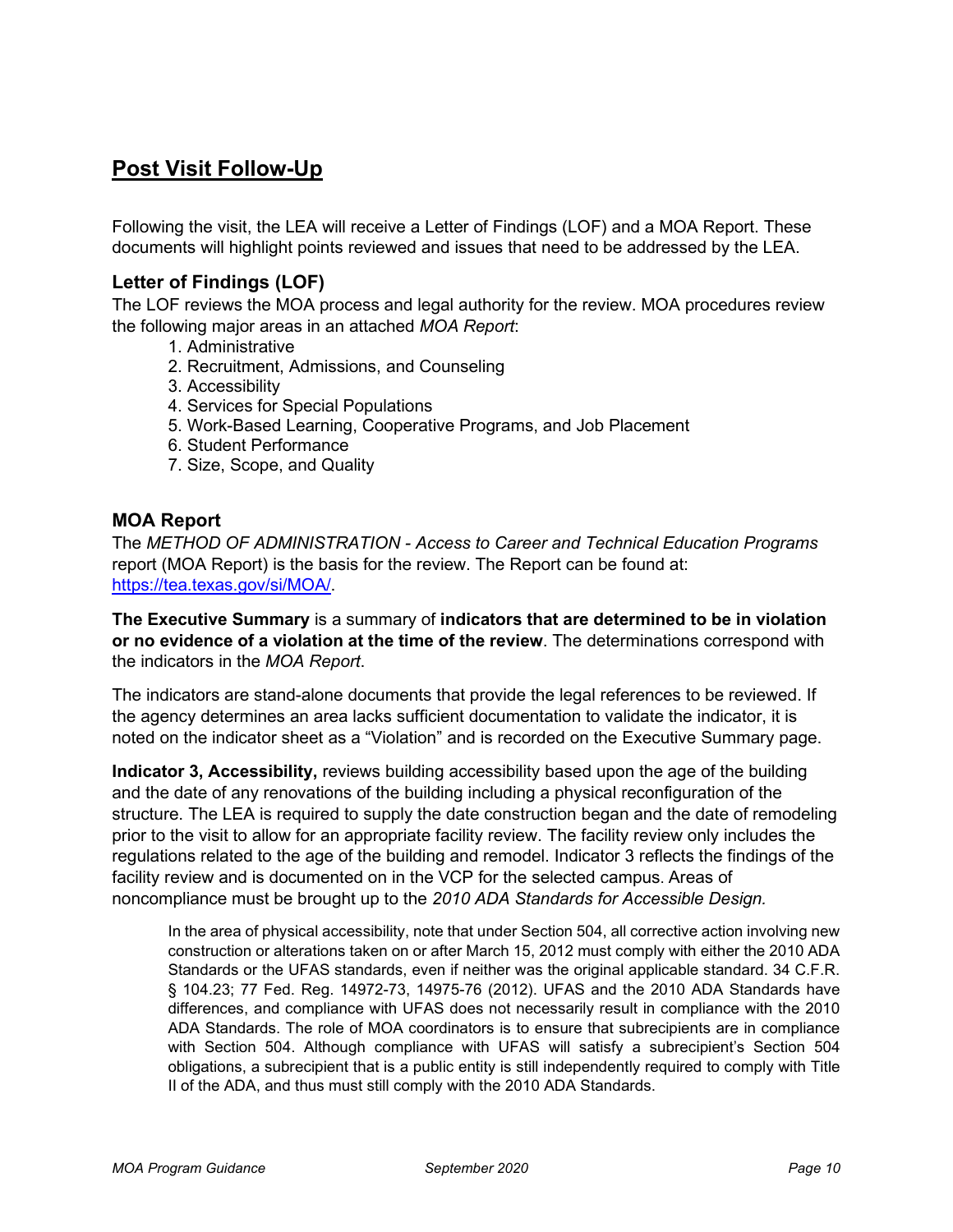#### <span id="page-10-0"></span>**Receiving the Report**

If the LEA agrees with the findings of the preliminary *MOA Report*, it is considered final; however, if the LEA disagrees with a finding contained in the preliminary *MOA Report*, the LEA must request reconsideration by submitting any objections in writing within 10 school days of receipt of the original report. The request for reconsideration should be accompanied by supporting documentation to validate compliance at the time of the visit. Upon completion of the review of documentation submitted by the LEA, a final *MOA Report* will be issued.

## <span id="page-10-1"></span>**Voluntary Compliance Plan**

Once the *MOA Report* is considered final, all voluntary compliance action(s) must be included in the LEA's Voluntary Compliance Plan (*VCP*). The *VCP* represents the corrective actions to rectify violations noted in the *MOA Report*. The *VCP* template can be found at the TEA website under the MOA Monitoring link at [https://tea.texas.gov/si/MOA/.](https://tea.texas.gov/si/MOA/) At a minimum, the *VCP* should: (1) address every item of noncompliance, (2) describe the action that the LEA will take to remedy each item, (3) provide the target completion date (month and year), and (4) include a statement of how completion of the action will be reported and verified to the Texas Education Agency. After review, TEA will either approve the VCP as is, or work with the LEA to ensure that the appropriate action(s) is taken to bring your school into compliance.

Within 45 days of the date the report becomes final, the LEA must submit the completed *VCP*  **with a school official signature***.* The electronic copy of the completed *VCP* must be submitted through Smartsheet Folder or the *Intervention Stage and Activity Manager* (ISAM) within the *Texas Education Agency Secure Environment* (TEASE). To access the ISAM application, visit the TEASE online request page at

[http://tea.texas.gov/About\\_TEA/Other\\_Services/Secure\\_Applications/TEA\\_\\_Secure\\_Application](http://tea.texas.gov/About_TEA/Other_Services/Secure_Applications/TEA__Secure_Applications_Information/) s Information/ OR via e-mail to the MOA Coordinator (gordon.franzen@tea.texas.gov)

#### <span id="page-10-2"></span>**Completing and Submitting the VCP**

The LEA must develop a Voluntary Compliance Plan (*VCP*) for program access to address each indicator found to be in noncompliance during the Methods of Administration (MOA) review.

*Download the VCP:* Download the *VCP* for from the MOA Guidance and Resources page found at : [https://tea.texas.gov/si/MOA/.](https://tea.texas.gov/si/MOA/)The VCP is also found on the Intervention Stage and Activity Manager (ISAM) application within the Texas Education Agency Secure Environment (TEAL): **<https://tealprod.tea.state.tx.us/>**

The VCP has one tab for administrative corrections and one tab for facility modifications. The VCP consists of five steps as outlined below. The steps are applicable to both tabs.

1. *LEA data:* **Read row #3. By completing this document, the LEA is assuring the TEA that the VCP will be completed and implemented as outlined**.